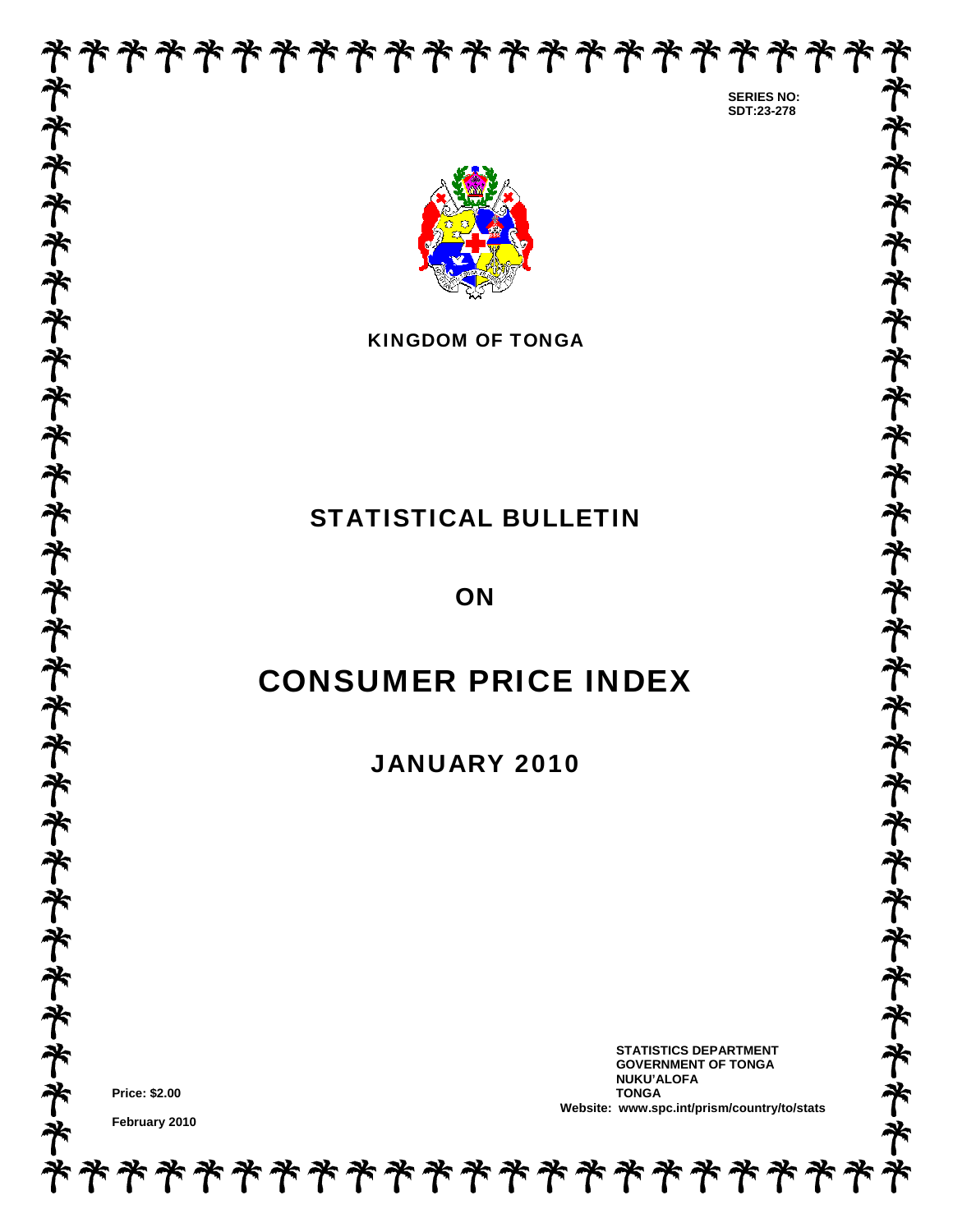# **STATISTICS DEPARTMENT**

# **CONSUMER PRICE INDEX FOR JANUARY 2010**

## **(Base Period : November 2002=100.0)**

### **Consumer Price Index for January 2010 increased by 0.2% With an Annual Inflation Rate of 1.5%**

*The Consumer Price Index covers price changes in Tongatapu Division only. The weights were derived from Household Income and Expenditure Survey of 2000/01.* 

- 1. The **Consumer Price Index (CPI)** for January 2010 has recorded an increase of 0.2% and now stands at 164.2.This follows an increase of 0.1% and a decrease of 0.5% in December and November 2009 respectively.
- 2. The **Annual Rate of Inflation** for January 2010 was 1.5% compares to 1.1% of annual rate of inflation in December 2009. It was 3.8% in January 2009. The Local Index was declined by 2.5% while the Imported Index recorded an annual inflation rate of 3.7%.
- 3. From December 2009 to January 2010, the Local Index decreased by 3.2% while the Imported Index increased by 2.0% respectively.
- 4. Detailed changes in each group over the previous month are as follows:

| A. | $-0.5%$<br><b>FOOD</b>                                                                                                                                                |
|----|-----------------------------------------------------------------------------------------------------------------------------------------------------------------------|
|    | Food Group Index declined by 0.5% in January 2010 compared to December 2009, due                                                                                      |
|    | mainly to the price decreases of Local Fruits and Vegetables such as taro leaves,                                                                                     |
|    | plantain, capsicum and other items. Price decreases recorded of Local Meats, Poultry<br>items of Fish such as octopus, lobsters, mixed stringed fish and other items. |
| В. | <b>HOUSING</b><br>0.2%                                                                                                                                                |
|    | Prices of Housing materials increased by 0.2% in January 2010, due to the increase in                                                                                 |
|    | price recorded for items of Local Household Maintenance Goods from previous month.                                                                                    |
| С  | <b>HOUSEHOLD OPERATIONS</b><br>$-0.1%$                                                                                                                                |
|    | A slight decrease of the index of some imported items from the Household                                                                                              |
|    | Appliances/Equipments&Utensils and also some imported items from the Household                                                                                        |
|    | Supplies and Services were recorded during January 2010.                                                                                                              |
| D. | <b>CLOTHING AND FOOTWEAR</b><br>$-0.9%$                                                                                                                               |
|    | Prices in this group declined in January 2010 due mainly to the price decreases of<br>some imported clothing supplies and footwear from the previous month.           |
| Е. | <b>TRANSPORTATION</b><br>$-0.2%$                                                                                                                                      |
|    | Transportion Group price decreased by 0.2%, due mainly to decrease in price recorded                                                                                  |
|    | of diesel.                                                                                                                                                            |
| F. | <b>TOBACCO, ALCOHOL &amp; KAVA TONGA</b><br>6.9%                                                                                                                      |
|    | Tobacco, Alcohol & Kava Tonga Group marked the largest price increase in January                                                                                      |
|    | 2010. Due to price increases recorded for imported tobacco and alcohol items                                                                                          |
|    | especially from an increase in price of Winfield Blue and Port Royal Tobacco also                                                                                     |
|    | imported wine and spirits.                                                                                                                                            |
| G. | <b>MISC. GOODS AND SERVICES</b><br>$-5.8%$                                                                                                                            |
|    | Miscellaneous Goods and Services Group marked the largest price decline in January                                                                                    |
|    | 2010 due mainly to the price decreases of imported personal goods and also the school<br>fees.                                                                        |
|    |                                                                                                                                                                       |

*Mr. 'Ata'ata M. Finau*  **GOVERNMENT STATISTICIAN**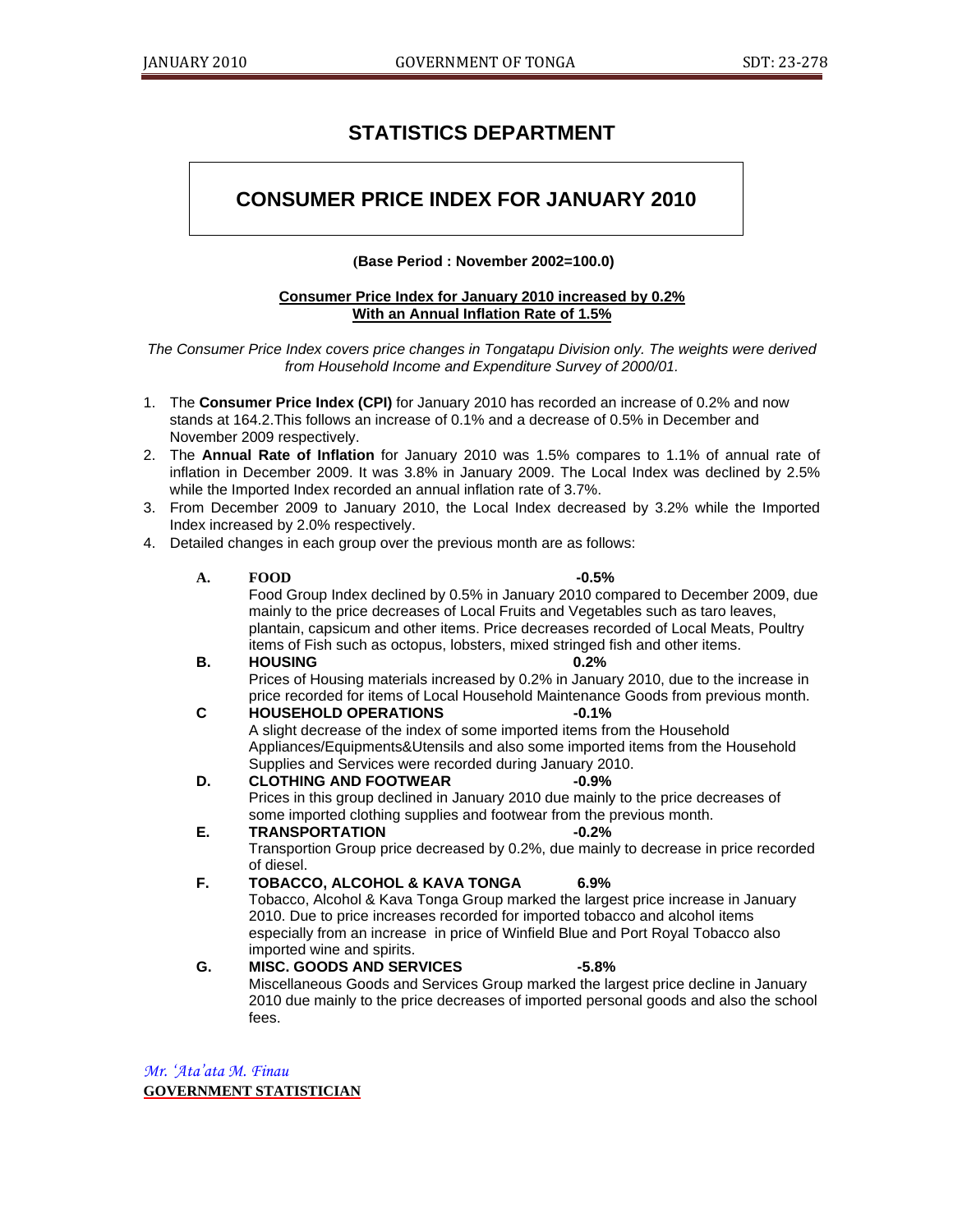

Fig 1: Graphical representation of Consumer Price Index for Total, Local and Imported **Components** 



Fig 2 : Graphical representation of Annual Inflation rate (%) for Local, Imported and All Items as measured by CPI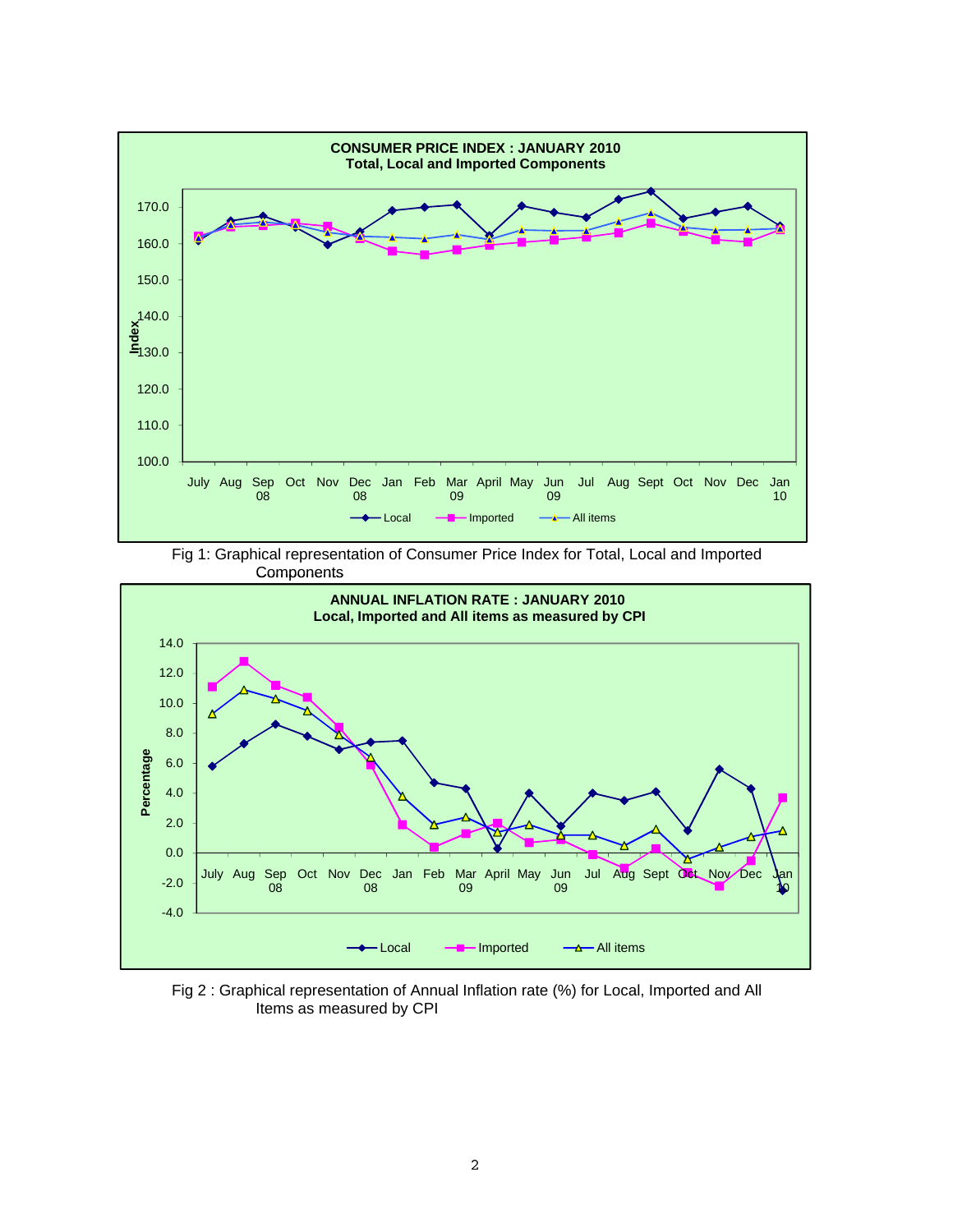#### **Fig 3: Contributions to % change from previous month, All groups December 2009 to January 2010 (0.2%)**

|                  | Local      | Imported   | Total      |
|------------------|------------|------------|------------|
| Food             | $-0.70877$ | 0.49654    | $-0.21223$ |
| Housing          | 0.02635    | $-0.01900$ | 0.00735    |
| H/hold operation | 0.03286    | $-0.04635$ | $-0.01349$ |
| Clothing, f/wear | $-0.00084$ | $-0.02768$ | $-0.02852$ |
| Transport        | 0.00112    | $-0.03520$ | $-0.03408$ |
| Tob, Alc, Kava   | 0.00282    | 0.92020    | 0.92302    |
| Misc. G & S      | $-0.46770$ | 0.01818    | $-0.44952$ |
| <b>TOTAL</b>     | $-1.1$     | 1.3        | 0.2        |



**Fig 4: Contributions to % change from last year All groups Fig 4: Contributions to % change from last year, All January 2009 to January 2010 (1.5%)**

|                  | Local    | Imported | Total    |
|------------------|----------|----------|----------|
| Food             | 0.048    | 1.435    | 1.483    |
| Housing          | 0.027    | $-0.066$ | $-0.039$ |
| H/hold ops       | $-0.729$ | $-0.197$ | $-0.926$ |
| Clothing, f/wear | $-0.001$ | $-0.007$ | $-0.008$ |
| Transport        | $-0.003$ | 0.610    | 0.608    |
| Tob, Alc, Kava   | 0.003    | 0.573    | 0.575    |
| Misc. G & S      | $-0.225$ | 0.025    | $-0.200$ |
| <b>TOTAL</b>     | $-0.9$   | 2.4      | 1.5      |

Note: Figures are round off to one dec. place

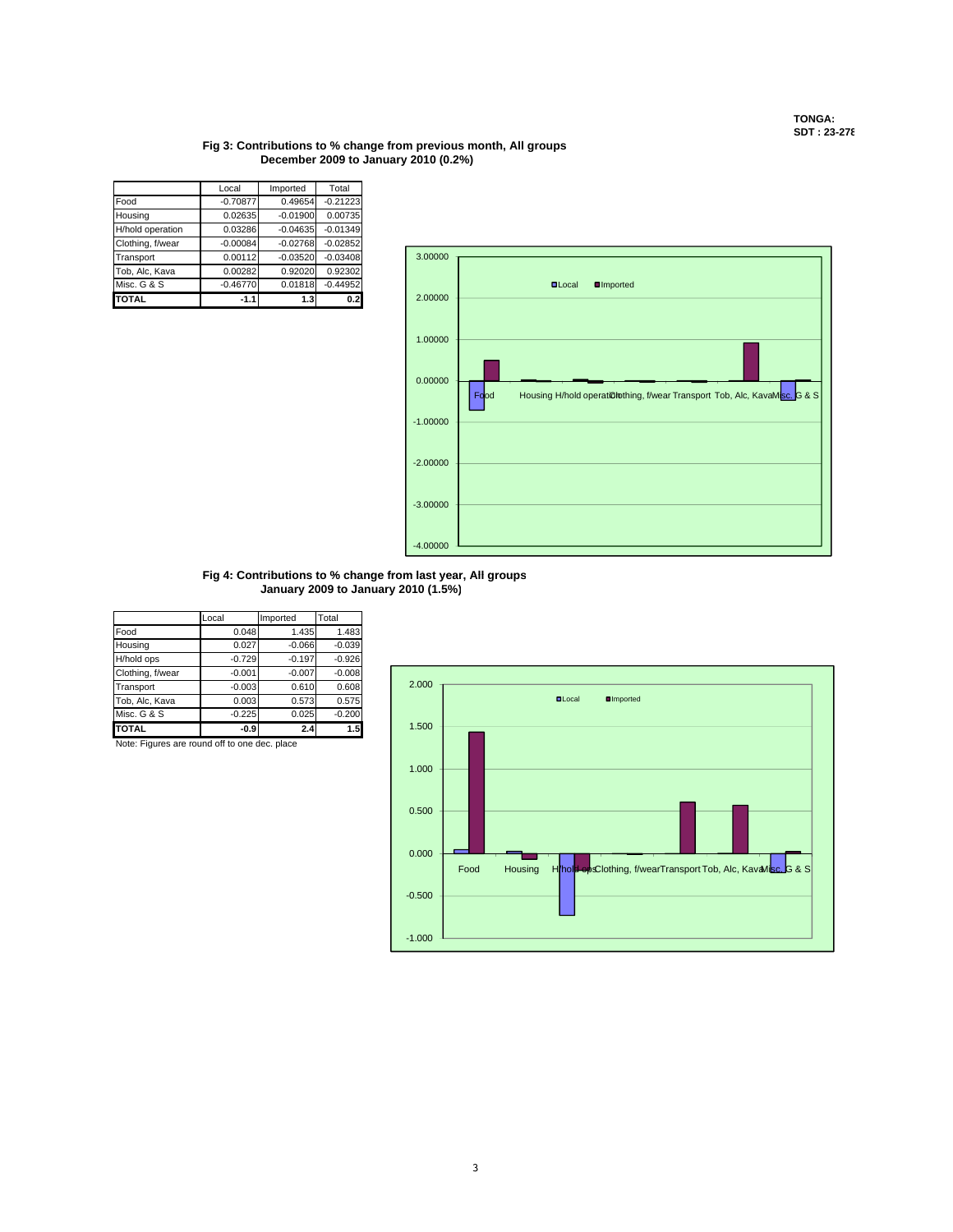|                          |                            |                |                |                                       | TABLE 1: CONSUMER PRICE INDEX BY MAJOR GROUPS<br>Base Period: NOVEMBER 2002 (= 100.0) |                                   |                                      | <b>SDT:23-278</b>                |
|--------------------------|----------------------------|----------------|----------------|---------------------------------------|---------------------------------------------------------------------------------------|-----------------------------------|--------------------------------------|----------------------------------|
|                          |                            |                |                | <b>Index Period: JANUARY 2010</b>     |                                                                                       |                                   |                                      |                                  |
| YEAR / MONTH             | <b>ALL</b><br><b>ITEMS</b> | <b>FOOD</b>    | <b>HOUSING</b> | <b>HOUSEHOLD</b><br><b>OPERATIONS</b> | <b>CLOTHING</b><br>& FOOTWEAR                                                         | <b>TRANSPOR-</b><br><b>TATION</b> | TOBACCO,<br><b>ALCOHOL</b><br>& KAVA | <b>MISC. GOODS</b><br>& SERVICES |
|                          | 100.00                     | 44.40          | 5.30           | 12.00                                 | 3.40                                                                                  | 14.20                             | 12.30                                | 8.40                             |
| 2006                     |                            |                |                |                                       |                                                                                       |                                   |                                      |                                  |
| January                  | 136.4                      | 128.3          | 133.9          | 138.3                                 | 128.5                                                                                 | 151.7                             | 156.3                                | 126.6                            |
| February                 | 136.5                      | 127.3          | 136.9          | 138.6                                 | 128.6                                                                                 | 153.3                             | 156.4                                | 127.2                            |
| March                    | 136.4                      | 127.6          | 137.0          | 135.6                                 | 129.0                                                                                 | 153.3                             | 158.4                                | 126.6                            |
| April                    | 135.4                      | 125.2          | 137.0          | 135.9                                 | 129.9                                                                                 | 153.3                             | 158.3                                | 126.7                            |
| May                      | 135.7                      | 124.5          | 137.2          | 136.1                                 | 129.2                                                                                 | 157.4                             | 158.3                                | 126.6                            |
| June                     | 136.3                      | 125.4          | 137.5          | 136.5                                 | 129.2                                                                                 | 157.7                             | 158.2                                | 127.0                            |
| July                     | 138.7                      | 127.9          | 136.2          | 136.8                                 | 130.9                                                                                 | 169.5                             | 158.0                                | 123.6                            |
| August                   | 139.3                      | 130.0          | 135.8          | 137.1                                 | 129.3                                                                                 | 168.4                             | 157.2                                | 122.8                            |
| September                | 139.1                      | 127.3          | 136.2          | 142.2                                 | 129.6                                                                                 | 169.6                             | 157.2                                | 125.0                            |
| October                  | 140.1                      | 128.8          | 137.2          | 142.5                                 | 129.6                                                                                 | 169.9                             | 158.1                                | 125.4                            |
| November                 | 140.7                      | 131.5          | 139.8          | 144.1                                 | 130.4                                                                                 | 161.9                             | 158.5                                | 127.7                            |
| December<br>2007         | 142.6                      | 132.9          | 141.6          | 150.9                                 | 133.6                                                                                 | 162.2                             | 158.6                                | 129.2                            |
| January                  | 140.9                      | 132.1          | 142.3          | 151.2                                 | 134.5                                                                                 | 150.5                             | 158.7                                | 132.5                            |
| February                 | 141.1                      | 132.3          | 142.6          | 151.1                                 | 135.5                                                                                 | 150.4                             | 158.8                                | 132.3                            |
| March                    | 141.7                      | 133.5          | 143.2          | 150.6                                 | 136.4                                                                                 | 152.8                             | 157.6                                | 131.9                            |
| April                    | 142.0                      | 133.6          | 143.3          | 151.1                                 | 136.5                                                                                 | 153.0                             | 158.6                                | 132.1                            |
| May                      | 142.8                      | 133.7          | 142.6          | 150.8                                 | 136.4                                                                                 | 158.6                             | 158.7                                | 131.6                            |
| June                     | 144.0                      | 136.0          | 142.5          | 151.5                                 | 137.6                                                                                 | 158.5                             | 158.8                                | 132.8                            |
| July                     | 147.9                      | 137.1          | 142.9          | 152.1                                 | 138.8                                                                                 | 179.0                             | 161.1                                | 133.2                            |
| August                   | 149.0                      | 139.5          | 143.3          | 156.2                                 | 138.8                                                                                 | 174.9                             | 162.1                                | 133.6                            |
| September<br>October     | 150.4<br>150.9             | 142.5<br>144.0 | 143.3<br>143.6 | 155.6<br>155.6                        | 138.8<br>138.3                                                                        | 174.9<br>171.4                    | 163.6<br>165.7                       | 133.0<br>133.4                   |
| November                 | 151.1                      | 142.1          | 143.4          | 155.9                                 | 138.0                                                                                 | 177.3                             | 168.0                                | 133.4                            |
| December                 | 152.3                      | 143.4          | 143.9          | 156.0                                 | 139.3                                                                                 | 179.7                             | 168.4                                | 134.5                            |
| 2008                     |                            |                |                |                                       |                                                                                       |                                   |                                      |                                  |
| January                  | 155.8                      | 145.6          | 143.9          | 161.8                                 | 141.0                                                                                 | 189.5                             | 167.4                                | 140.5                            |
| February                 | 158.3                      | 148.3          | 143.1          | 169.5                                 | 141.0                                                                                 | 191.1                             | 169.7                                | 139.7                            |
| March                    | 158.7                      | 148.9          | 143.7          | 169.1                                 | 141.0                                                                                 | 189.1                             | 169.1                                | 146.0                            |
| April<br>May             | 159.0<br>160.7             | 149.5<br>149.3 | 145.7<br>144.6 | 169.6<br>164.5                        | 134.3<br>153.2                                                                        | 189.8<br>202.6                    | 168.9<br>169.5                       | 145.6<br>145.3                   |
| June                     | 161.6                      | 150.9          | 144.6          | 164.9                                 | 153.2                                                                                 | 203.7                             | 169.6                                | 145.3                            |
| July                     | 161.6                      | 146.6          | 146.3          | 165.1                                 | 150.9                                                                                 | 212.8                             | 173.8                                | 145.7                            |
| August                   | 165.2                      | 150.0          | 147.1          | 165.6                                 | 155.1                                                                                 | 221.2                             | 179.5                                | 145.1                            |
| September                | 165.9                      | 148.6          | 150.3          | 175.8                                 | 155.1                                                                                 | 217.1                             | 182.8                                | 145.9                            |
| October                  | 165.2                      | 147.2          | 151.0          | 175.9                                 | 151.8                                                                                 | 217.1                             | 183.7                                | 144.5                            |
| November                 | 163.1                      | 144.2          | 154.7          | 172.5                                 | 150.1                                                                                 | 213.6                             | 183.5                                | 144.4                            |
| December                 | 162.0                      | 147.3          | 154.7          | 172.2                                 | 150.1                                                                                 | 198.3                             | 182.0                                | 144.3                            |
| 2009                     |                            |                |                |                                       |                                                                                       |                                   |                                      |                                  |
| January                  | 161.8                      | 153.3          | 153.9          | 171.2                                 | 153.9                                                                                 | 175.9                             | 184.2                                | 144.4                            |
| February<br>March        | 161.4<br>162.5             | 154.9<br>156.2 | 153.9<br>153.9 | 171.0<br>169.0                        | 154.1<br>154.1                                                                        | 167.3<br>172.5                    | 185.2<br>185.9                       | 144.4<br>144.4                   |
| April                    | 161.2                      | 155.5          | 154.0          | 153.5                                 | 155.6                                                                                 | 173.9                             | 187.6                                | 148.8                            |
| May                      | 163.8                      | 161.1          | 154.0          | 153.5                                 | 155.6                                                                                 | 174.5                             | 187.6                                | 148.8                            |
| June                     | 163.6                      | 160.5          | 154.0          | 153.5                                 | 155.6                                                                                 | 176.4                             | 186.4                                | 148.8                            |
| July                     | 163.6                      | 159.3          | 154.1          | 153.8                                 | 155.8                                                                                 | 180.3                             | 185.5                                | 149.5                            |
| August                   | 166.1                      | 164.0          | 154.1          | 153.7                                 | 155.8                                                                                 | 185.6                             | 182.4                                | 150.1                            |
| September                | 168.5                      | 169.8          | 154.1          | 153.7                                 | 155.8                                                                                 | 184.8                             | 182.3                                | 150.0                            |
| October<br>November      | 164.6                      | 161.7          | 154.0          | 158.8                                 | 154.8                                                                                 | 180.2                             | 180.2                                | 149.3                            |
| December                 | 163.7<br>163.8             | 160.0<br>159.5 | 154.0<br>152.4 | 158.8<br>158.9                        | 154.8<br>154.8                                                                        | 180.7<br>183.2                    | 178.3<br>179.5                       | 149.3<br>149.3                   |
| 2010                     |                            |                |                |                                       |                                                                                       |                                   |                                      |                                  |
| January                  | 164.2                      | 158.7          | 152.6          | 158.7                                 | 153.5                                                                                 | 182.8                             | 191.8                                | 140.7                            |
| Percentage change        |                            |                |                |                                       |                                                                                       |                                   |                                      |                                  |
| between December 2009    |                            |                |                |                                       |                                                                                       |                                   |                                      |                                  |
| and January 2010         | 0.2                        | $-0.5$         | 0.2            | $-0.1$                                | $-0.9$                                                                                | $-0.2$                            | 6.9                                  | $-5.8$                           |
| Percentage change        |                            |                |                |                                       |                                                                                       |                                   |                                      |                                  |
| between January 2009 and |                            |                |                |                                       |                                                                                       |                                   |                                      |                                  |
| January 2010             | 1.5                        | 3.5            | $-0.8$         | $-7.3$                                | $-0.3$                                                                                | 3.9                               | 4.1                                  | $-2.6$                           |

Г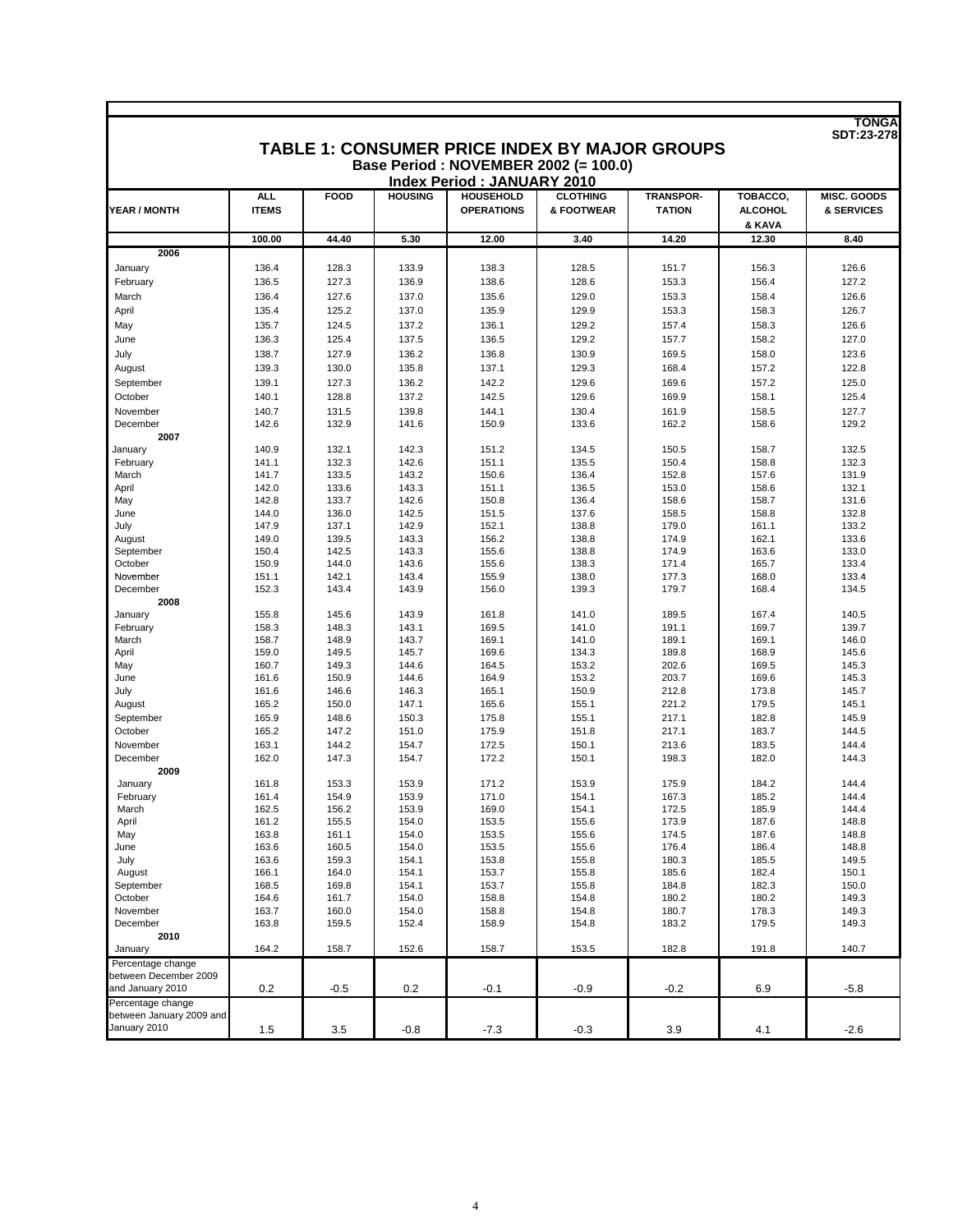#### **TABLE 2: CONSUMER PRICE INDEX SERIES WITH % CHANGES FOR THE PERIOD AND INFLATION RATE FOR THE PERIOD AND YEAR (Base Period: NOVEMBER 2002 = 100.0) Index Period: JANUARY 2009**

| YEAR/<br><b>MONTH</b> | <b>LOCAL</b><br><b>INDEX</b> | <b>IMPORT</b><br><b>INDEX</b> | <b>ALL</b><br><b>ITEMS</b><br><b>INDEX</b> | <b>MONTHLY</b><br>% CHANGE<br><b>IN ALL ITEMS</b><br><b>INDEX</b> | <b>ANNUAL</b><br><b>INFLATION</b><br>RATE (%) FOR<br>THE PERIOD | <b>AVERAGE</b><br><b>INDEX</b><br><b>FOR</b><br><b>YEAR</b> | <b>AVERAGE</b><br><b>ANNUAL</b><br><b>INFLATION</b><br><b>RATE (%)</b> |
|-----------------------|------------------------------|-------------------------------|--------------------------------------------|-------------------------------------------------------------------|-----------------------------------------------------------------|-------------------------------------------------------------|------------------------------------------------------------------------|
| 2006                  |                              |                               |                                            |                                                                   |                                                                 |                                                             |                                                                        |
| January               | 139.0                        | 135.1                         | 136.4                                      | 0.3                                                               | 6.3                                                             |                                                             |                                                                        |
| February              | 138.9                        | 135.2                         | 136.5                                      | 0.1                                                               | 5.8                                                             |                                                             |                                                                        |
| March                 | 140.7                        | 134.3                         | 136.4                                      | $-0.02$                                                           | 7.1                                                             |                                                             |                                                                        |
| April                 | 139.0                        | 133.6                         | 135.4                                      | $-0.7$                                                            | 7.4                                                             |                                                             |                                                                        |
| May                   | 139.0                        | 134.1                         | 135.7                                      | 0.2                                                               | 6.7                                                             |                                                             |                                                                        |
| June                  | 140.3                        | 134.2                         | 136.3                                      | 0.4                                                               | 6.4                                                             | 134.3                                                       | 7.3                                                                    |
| July                  | 144.3                        | 135.9                         | 138.7                                      | 1.8                                                               | 7.1                                                             |                                                             |                                                                        |
| August                | 147.4                        | 135.2                         | 139.3                                      | 0.4                                                               | 6.7                                                             |                                                             |                                                                        |
| September             | 145.6                        | 135.8                         | 139.1                                      | $-0.2$                                                            | 6.1                                                             |                                                             |                                                                        |
| October               | 144.3                        | 137.9                         | 140.1                                      | 0.7                                                               | 5.3                                                             |                                                             |                                                                        |
| November              | 144.2                        | 139.0                         | 140.7                                      | 0.5                                                               | 4.5                                                             |                                                             |                                                                        |
| December              | 146.0                        | 140.8                         | 142.6                                      | 1.3                                                               | 4.9                                                             | 138.1                                                       | 6.2                                                                    |
| 2007                  |                              |                               |                                            |                                                                   |                                                                 |                                                             |                                                                        |
| January               | 146.3                        | 138.2                         | 140.9                                      | $-1.2$                                                            | 3.3                                                             |                                                             |                                                                        |
| February              | 145.6                        | 138.8                         | 141.1                                      | 0.1                                                               | 3.4                                                             |                                                             |                                                                        |
| March                 | 146.1                        | 139.5                         | 141.7                                      | 0.5                                                               | 3.9                                                             |                                                             |                                                                        |
| April                 | 147.1                        | 139.4                         | 142.0                                      | 0.2                                                               | 4.9                                                             |                                                             |                                                                        |
| May                   | 145.9                        | 141.2                         | 142.7                                      | 0.5                                                               | 5.2                                                             |                                                             |                                                                        |
| June                  | 149.2                        | 141.4                         | 144.0                                      | 0.9                                                               | 5.7                                                             | 141.1                                                       | 5.1                                                                    |
| July                  | 151.9                        | 145.8                         | 147.9                                      | 2.7                                                               | 6.6                                                             |                                                             |                                                                        |
| August                | 155.0                        | 145.9                         | 149.0                                      | 0.8                                                               | 6.9                                                             |                                                             |                                                                        |
| September             | 154.3                        | 148.4                         | 150.4                                      | 0.9                                                               | 8.1                                                             |                                                             |                                                                        |
| October               | 152.6                        | 150.0                         | 150.9                                      | 0.3                                                               | 7.7                                                             |                                                             |                                                                        |
| November              | 149.4                        | 152.0                         | 151.1                                      | 0.2                                                               | 7.4                                                             |                                                             |                                                                        |
| December              | 152.1                        | 152.3                         | 152.3                                      | 0.8                                                               | 6.8                                                             | 146.6                                                       | 5.9                                                                    |
| 2008                  |                              |                               |                                            |                                                                   |                                                                 |                                                             |                                                                        |
| January               | 157.4                        | 155.0                         | 155.8                                      | 2.3                                                               | 10.5                                                            |                                                             |                                                                        |
| February              | 162.3                        | 156.2                         | 158.3                                      | 1.6                                                               | 12.2                                                            |                                                             |                                                                        |
| March                 | 163.6                        | 156.3                         | 158.7                                      | 0.3                                                               | 12.0                                                            |                                                             |                                                                        |
| April                 | 163.8                        | 156.5                         | 159.0                                      | 0.2                                                               | 11.9                                                            |                                                             |                                                                        |
| May                   | 163.8                        | 159.2                         | 160.7                                      | 1.1                                                               | 12.6                                                            |                                                             |                                                                        |
| June                  | 165.5                        | 159.7                         | 161.6                                      | 0.6                                                               | 12.2                                                            | 154.6                                                       | 9.6                                                                    |
| July                  | 160.8                        | 162.1                         | 161.6                                      | 0.0                                                               | 9.3                                                             |                                                             |                                                                        |
| August                | 166.3                        | 164.6                         | 165.2                                      | 2.2                                                               | 10.9                                                            |                                                             |                                                                        |
| September             | 167.6                        | 165.0                         | 165.9                                      | 0.4                                                               | 10.3                                                            |                                                             |                                                                        |
| October               | 164.5                        | 165.6                         | 165.2                                      | $-0.4$                                                            | 9.5                                                             |                                                             |                                                                        |
| November              | 159.7                        | 164.8                         | 163.1                                      | $-1.3$                                                            | 7.9                                                             |                                                             |                                                                        |
| December              | 163.3                        | 161.4                         | 162.0                                      | $-0.6$                                                            | 6.4                                                             | 161.4                                                       | 10.5                                                                   |
| 2009                  |                              |                               |                                            |                                                                   |                                                                 |                                                             |                                                                        |
| January               | 169.1                        | 158.0                         | 161.8                                      | $-0.2$                                                            | 3.8                                                             |                                                             |                                                                        |
| February              | 170.0                        | 156.9                         | 161.4                                      | $-0.2$                                                            | 1.9                                                             |                                                             |                                                                        |
| March                 | 170.7                        | 158.3                         | 162.5                                      | 0.7                                                               | 2.4                                                             |                                                             |                                                                        |
| April                 | 164.2                        | 159.6                         | 161.2                                      | $-0.8$                                                            | 1.4                                                             |                                                             |                                                                        |
| May                   | 170.4                        | 160.4                         | 163.8                                      | 1.6                                                               | 1.9                                                             |                                                             |                                                                        |
| June                  | 168.6                        | 161.0                         | 163.6                                      | $-0.1$                                                            | 1.2                                                             | 163.1                                                       | 5.6                                                                    |
| July                  | 167.1                        | 161.8                         | 163.6                                      | 0.026                                                             | 1.2                                                             |                                                             |                                                                        |
| August                | 172.2                        | 163.0                         | 166.1                                      | 1.5                                                               | 0.5                                                             |                                                             |                                                                        |
| September             | 174.4                        | 165.6                         | 168.5                                      | 1.5                                                               | 1.6                                                             |                                                             |                                                                        |
| October               | 166.9                        | 163.4                         | 164.6                                      | $-2.4$                                                            | $-0.4$                                                          |                                                             |                                                                        |
| November              | 168.7                        | 161.1                         | 163.7                                      | $-0.5$                                                            | 0.4                                                             |                                                             |                                                                        |
| December              | 170.3                        | 160.5                         | 163.8                                      | 0.1                                                               | 1.1                                                             | 163.7                                                       | 1.4                                                                    |
| 2010                  |                              |                               |                                            |                                                                   |                                                                 |                                                             |                                                                        |
| January               | 164Q                         | 163R                          | 1642                                       | 0.2                                                               | 1.5                                                             | 163.9                                                       | 1.2                                                                    |

January 163.9 164.9 163.8 163.2 0.2 1.5 1.5 163.9 163.9 1.2<br>Note : Commencing on August 2006 report, average index and inflation for fiscal year are included, aligned to month of June and bolded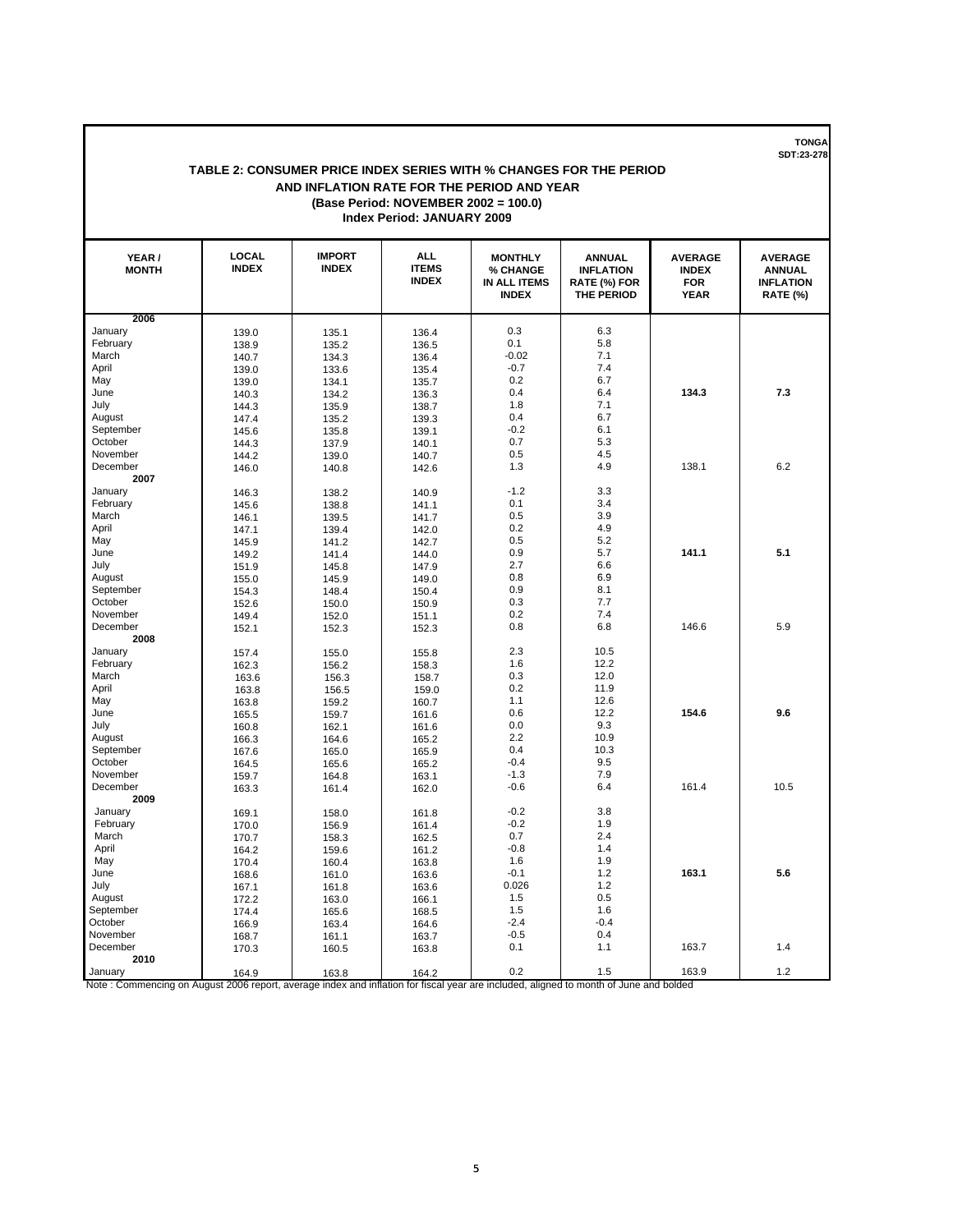#### **TABLE 3: CONSUMER PRICE INDEX WITH LOCAL AND IMPORTED COMPONENTS PERCENTAGE CHANGE FROM PREVIOUS MONTH**

**(Base Period: NOVEMBER 2002 = 100.0)**

|                                         |       | <b>WEIGHTS</b> |              |        | JANUARY 2010 |              |       | <b>DECEMBER 2009</b> |       |         | % CHANGE                |         |
|-----------------------------------------|-------|----------------|--------------|--------|--------------|--------------|-------|----------------------|-------|---------|-------------------------|---------|
|                                         | Local | Imported       | <b>Total</b> | Local  | Imported     | <b>Total</b> | Local | Imported             | Total | Local   | Imported                | Total   |
| A. FOOD                                 | 15.9  | 28.5           | 44.4         | 163.9  | 155.8        | 158.7        | 171.2 | 152.9                | 159.5 | $-4.3$  | $\overline{\mathbf{2}}$ | $-0.5$  |
| Fruit and Vegetables                    | 5.2   | 0.9            | 6.1          | 175.2  | 175.8        | 175.3        | 178.1 | 176.4                | 177.9 | $-1.6$  | $-0.4$                  | $-1.4$  |
| Meats, Fish & Poultry                   | 4.2   | 15.3           | 19.6         | 163.1  | 154.0        | 156.0        | 187.1 | 149.1                | 157.4 | $-12.9$ | 3.3                     | $-0.9$  |
| Dairy Farm & Vegetable Products         | 0.5   | 2.7            | 3.2          | 179.9  | 171.9        | 173.1        | 179.4 | 176.6                | 177.1 | 0.3     | $-2.7$                  | $-2.2$  |
| <b>Cereals and Cereal Products</b>      | 3.5   | 3.4            | 6.9          | 168.0  | 156.1        | 162.2        | 168.8 | 157.9                | 163.5 | $-0.5$  | $-1.1$                  | $-0.8$  |
| Other Food                              |       | 6.1            | 6.1          |        | 149.7        | 149.7        |       | 145.5                | 145.5 |         | 2.9                     | 2.9     |
| Drinks, Sweets & Meals away from home   | 2.5   |                | 2.5          | 133.6  | ä,           | 133.6        | 132.4 | ÷.                   | 132.4 | 0.9     |                         | 0.9     |
| <b>B. HOUSING</b>                       | 3.3   | 1.9            | 5.3          | 137.4  | 178.9        | 152.6        | 136.1 | 180.5                | 152.4 | 1.0     | $-0.9$                  | 0.2     |
| House Maintenance Goods                 | 0.8   | 1.9            | 2.7          | 167.3  | 178.9        | 175.4        | 162.0 | 180.5                | 175.0 | 3.3     | $-0.9$                  | 0.3     |
| <b>House Maintenance Services</b>       | 2.5   |                | 2.5          | 127.7  | ÷.           | 127.7        | 127.7 | ÷.                   | 127.7 | 0.0     |                         | 0.0     |
| <b>C. HOUSEHOLD OPERATIONS</b>          | 6.5   | 5.5            | 12.0         | 181.1  | 132.2        | 158.7        | 180.3 | 133.5                | 158.9 | 0.5     | $-1.0$                  | $-0.1$  |
| Domestic Fuel and Power                 | 2.1   | 0.6            | 2.7          | 244.1  | 159.0        | 225.9        | 244.1 | 156.4                | 225.4 | 0.0     | 1.7                     | 0.3     |
| H/hold Appl., Equipment & Utensils      |       | 2.1            | 2.1          | ×.     | 133.5        | 133.5        |       | 136.0                | 136.0 |         | $-1.8$                  | $-1.8$  |
| Household Furni Furn. & Textiles        | 2.1   | 0.2            | 2.3          | 163.9  | 130.8        | 161.3        | 163.9 | 130.8                | 161.3 | 0.0     | 0.1                     | 0.0     |
| H/hold Supplies & Services              | 1.1   | 2.7            | 3.8          | 218.8  | 125.4        | 152.8        | 214.0 | 126.9                | 152.4 | 2.3     | $-1.2$                  | 0.3     |
| <b>Communications Services</b>          | 1.1   |                | 1.2          | 58.6   | ä,           | 58.6         | 58.6  | ä,                   | 58.6  | 0.0     |                         | 0.0     |
| <b>D. CLOTHING AND FOOTWEAR</b>         | 0.3   | 3.1            | 3.4          | 327.6  | 134.3        | 153.5        | 328.0 | 135.8                | 154.8 | $-0.1$  | $-1.1$                  | $-0.9$  |
| <b>Clothing Supplies &amp; Services</b> | 0.3   | 2.0            | 2.3          | 327.6  | 142.1        | 169.0        | 328.0 | 143.5                | 170.3 | $-0.1$  | $-1.0$                  | $-0.8$  |
| Footwear                                |       | 1.1            | 1.1          | $\sim$ | 119.9        | 119.9        |       | 121.4                | 121.4 |         | $-1.2$                  | $-1.2$  |
| <b>E. TRANSPORTATION</b>                | 2.2   | 12.0           | 14.2         | 227.1  | 174.6        | 182.8        | 227.1 | 175.1                | 183.2 | 0.0     | $-0.3$                  | $-0.2$  |
| <b>Public Transportation</b>            | 2.1   | 2.6            | 4.7          | 225.7  | 106.9        | 159.8        | 226.1 | 107.6                | 160.3 | $-0.2$  | $-0.6$                  | $-0.3$  |
| Private Transportation                  | 0.1   | 9.4            | 9.5          | 250.9  | 193.4        | 194.1        | 243.0 | 193.8                | 194.4 | 3.2     | $-0.2$                  | $-0.2$  |
| F. TOBACCO, ALCOHOL & KAVA              | 0.9   | 11.4           | 12.3         | 185.3  | 192.3        | 191.8        | 184.8 | 179.1                | 179.5 | 0.3     | 7.4                     | 6.9     |
| Tobacco                                 |       | 7.1            | 7.1          |        | 199.2        | 199.2        |       | 190.6                | 190.6 |         | 4.5                     | 4.5     |
| Alcohol                                 | 0.4   | 4.3            | 4.7          | 149.6  | 180.9        | 178.1        | 148.5 | 160.1                | 159.0 | 0.7     | 13.0                    | 12.0    |
| Kava                                    | 0.5   |                | 0.5          | 217.4  | ä,           | 217.4        | 217.4 | ÷.                   | 217.4 | 0.0     |                         | 0.0     |
| G. MISC. GOODS & SERVICES               | 4.6   | 3.9            | 8.4          | 119.1  | 165.9        | 140.7        | 135.8 | 165.2                | 149.3 | $-12.3$ | 0.5                     | $-5.8$  |
| Medical Health Services & Supplies      | 0.2   | 0.0            | 0.2          | 114.3  | 97.4         | 112.5        | 114.3 | 98.1                 | 112.5 | 0.0     | $-0.7$                  | $-0.1$  |
| <b>Cosmetics and Toiletries</b>         | 0.0   | 2.6            | 2.6          | 180.0  | 122.0        | 122.3        | 180.0 | 120.4                | 120.7 | 0.0     | 1.4                     | 1.3     |
| Personal Goods                          | 0.1   | 0.2            | 0.3          | 100.0  | 137.3        | 130.3        | 100.0 | 145.1                | 136.7 | 0.0     | $-5.4$                  | $-4.6$  |
| Newspapers & Stationery Supplies        | 0.1   | 0.2            | 0.3          | 150.0  | 135.7        | 141.0        | 150.0 | 133.9                | 139.9 | 0.0     | 1.3                     | 0.8     |
| Leisure & Recreational & Craft Supplies | 1.5   | 0.3            | 1.8          | 107.1  | 165.2        | 116.2        | 108.8 | 165.2                | 117.7 | $-1.6$  | 0.0                     | $-1.2$  |
| Other Goods and Services                | 0.6   | 0.6            | 1.2          | 133.2  | 399.6        | 260.8        | 133.2 | 399.6                | 260.8 | 0.0     | 0.0                     | 0.0     |
| Education                               | 2.1   |                | 2.1          | 122.8  | ÷.           | 122.8        | 158.5 | ä.                   | 158.5 | $-22.5$ |                         | $-22.5$ |
| <b>TOTAL</b>                            | 33.8  | 66.2           | 100.0        | 164.9  | 163.8        | 164.2        | 170.3 | 160.5                | 163.8 | $-3.2$  | 2.0                     | 0.2     |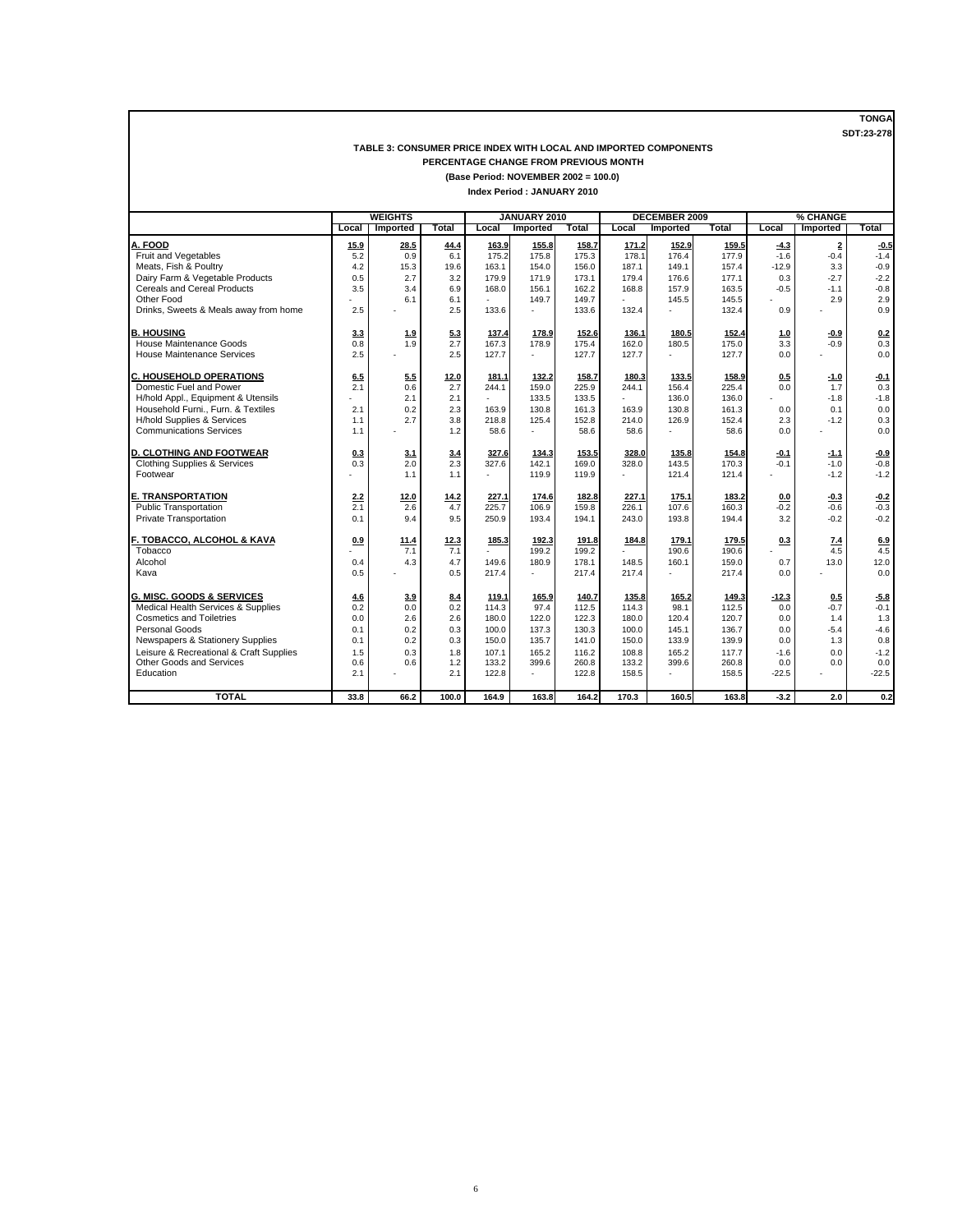## **TABLE 4: CONSUMER PRICE INDEX WITH LOCAL AND IMPORTED COMPONENTS PERCENTAGE CHANGE FROM SAME MONTH OF PREVIOUS YEAR (Base Period: NOVEMBER 2002 = 100.0)**

#### **Index Period: JANUARY 2010**

|                                                              |            | <b>WEIGHTS</b> |              |               | JANUARY 2010    |               |               | JANUARY 2009 |               |            | % CHANGE |               |
|--------------------------------------------------------------|------------|----------------|--------------|---------------|-----------------|---------------|---------------|--------------|---------------|------------|----------|---------------|
|                                                              | Local      | Imported       | <b>Total</b> | Local         | <b>Imported</b> | Total         | Local         | Imported     | Total         | Local      | Imported | Total         |
| A. FOOD                                                      | 15.9       | 28.5           | 44.4         | 163.9         | 155.8           | 158.7         | 163.4         | 147.6        | 153.3         | 0.3        | 5.5      | 3.5           |
| Fruit and Vegetables                                         |            | 0.9            | 6.1          | 175.2         | 175.8           | 175.3         | 144.6         | 176.8        | 149.5         | 21.2       | $-0.6$   | 17.3          |
| Meat, Fish & Poultry                                         | 4.2        | 15.3           | 19.6         | 163.1         | 154.0           | 156.0         | 184.0         | 138.9        | 148.6         | $-11.4$    | 10.9     | 4.9           |
| Dairy Farm & Vegetables Products                             | 0.5        | 2.7            | 3.2          | 179.9         | 171.9           | 173.1         | 185.1         | 173.4        | 175.2         | $-2.8$     | $-0.8$   | $-1.2$        |
| Cereals and Cereal Products                                  | 3.5        | 3.4            | 6.9          | 168.0         | 156.1           | 162.2         | 186.7         | 162.4        | 174.8         | $-10.0$    | $-3.9$   | $-7.2$        |
| Other Food                                                   |            | 6.1            | 6.1          |               | 149.7           | 149.7         |               | 145.5        | 145.5         |            | 2.9      | 2.9           |
| Drinks, Sweets & Meals away from home                        | 2.5        |                | 2.5          | 133.6         |                 | 133.6         | 130.9         |              | 130.9         | 2.1        |          | 2.1           |
| <b>B. HOUSING</b>                                            | 3.3        | <u>1.9</u>     | 5.3          | 137.4         | 178.9           | 152.6         | 136.1         | 184.5        | 153.9         | 1.0        | $-3.0$   | $-0.8$        |
| House Maintenance Goods                                      | 0.8        | 1.9            | 2.7          | 167.3         | 178.9           | 175.4         | 162.0         | 184.5        | 177.8         | 3.3        | $-3.0$   | $-1.3$        |
| <b>House Maintenance Services</b>                            | 2.5        |                | 2.5          | 127.7         |                 | 127.7         | 127.7         |              | 127.7         | 0.0        |          | 0.0           |
|                                                              |            |                |              |               |                 |               |               |              |               |            |          |               |
| <b>C. HOUSEHOLD OPERATIONS</b>                               | 6.5        | 5.5            | 12.0         | 181.1         | 132.2           | 158.7         | 199.3         | 138.0        | 171.2         | $-9.1$     | $-4.2$   | $-7.3$        |
| Domestic Fuel and Power                                      | 2.1        | 0.6            | 2.7          | 244.1         | 159.0           | 225.9         | 301.5         | 188.3        | 277.3         | $-19.0$    | $-15.5$  | $-18.5$       |
| H/hold Appl., Equipment & Utensils                           |            | 2.1            | 2.1          |               | 133.5           | 133.5         |               | 137.1        | 137.1         |            | $-2.7$   | $-2.7$        |
| H/hold Furniture, Furniture & Textiles                       | 2.1        | 0.2            | 2.3          | 163.9         | 130.8           | 161.3         | 164.3         | 130.8        | 161.6         | $-0.2$     | 0.1      | $-0.2$        |
| H/hold Supplies & Services<br><b>Communications Services</b> | 1.1<br>1.1 | 2.7            | 3.8<br>1.2   | 218.8<br>58.6 | 125.4           | 152.8<br>58.6 | 214.0<br>58.6 | 128.2        | 153.3<br>58.6 | 2.3<br>0.0 | $-2.1$   | $-0.3$<br>0.0 |
|                                                              |            |                |              |               |                 |               |               |              |               |            |          |               |
| <b>D. CLOTHING AND FOOTWEAR</b>                              | 0.3        | 3.1            | 3.4          | 327.6         | 134.3           | 153.5         | 328.0         | 134.7        | 153.9         | $-0.1$     | $-0.3$   | $-0.3$        |
| <b>Clothing Supplies &amp; Services</b>                      | 0.3        | 2.0            | 2.3          | 327.6         | 142.1           | 169.0         | 328.0         | 142.0        | 169.0         | $-0.1$     | 0.0      | 0.0           |
| Footwear                                                     |            | 1.1            | 1.1          |               | 119.9           | 119.9         |               | 121.0        | 121.0         |            | $-0.9$   | $-0.9$        |
| <b>E. TRANSPORTATION</b>                                     | 2.2        | 12.0           | 14.2         | 227.1         | 174.6           | 182.8         | 227.3         | 166.4        | 175.9         | $-0.1$     | 4.9      | 3.9           |
| <b>Public Transport</b>                                      | 2.1        | 2.6            | 4.7          | 225.7         | 106.9           | 159.8         | 226.1         | 113.5        | 163.6         | $-0.2$     | $-5.8$   | $-2.3$        |
| Private Transport                                            | 0.1        | 9.4            | 9.5          | 250.9         | 193.4           | 194.1         | 248.0         | 181.1        | 181.9         | 1.2        | 6.8      | 6.7           |
| F. TOBACCO, ALCOHOL & KAVA                                   | 0.9        | 11.4           | 12.3         | 185.3         | 192.3           | 191.8         | 184.8         | 184.2        | 184.2         | 0.3        | 4.4      | 4.1           |
| Tobacco                                                      |            | 7.1            | 7.1          |               | 199.2           | 199.2         |               | 198.6        | 198.6         |            | 0.3      | 0.3           |
| Alcohol                                                      | 0.4        | 4.3            | 4.7          | 149.6         | 180.9           | 178.1         | 148.5         | 160.3        | 159.2         | 0.7        | 12.9     | 11.9          |
| Kava                                                         | 0.5        |                | 0.5          | 217.4         |                 | 217.4         | 217.4         |              | 217.4         | 0.0        |          | 0.0           |
| <b>G. MISC. GOODS &amp; SERVICES</b>                         | 4.6        | 3.9            | 8.4          | 119.1         | 165.9           | 140.7         | 127.0         | 164.9        | 144.4         | $-6.2$     | 0.6      | $-2.6$        |
| Medical Health Services & Supplies                           | 0.2        | 0.0            | 0.2          | 114.3         | 97.4            | 112.5         | 114.3         | 98.0         | 112.5         | 0.0        | $-0.7$   | $-0.1$        |
| <b>Cosmetics and Toiletries</b>                              | 0.0        | 2.6            | 2.6          | 180.0         | 122.0           | 122.3         | 180.0         | 120.1        | 120.4         | 0.0        | 1.6      | 1.6           |
| Personal Goods                                               | 0.1        | 0.2            | 0.3          | 100.0         | 137.3           | 130.3         | 100.0         | 143.7        | 135.5         | 0.0        | $-4.4$   | $-3.8$        |
| Newspapers & Stationery Supplies                             | 0.1        | 0.2            | 0.3          | 150.0         | 135.7           | 141.0         | 150.0         | 133.9        | 139.9         | 0.0        | 1.3      | 0.8           |
| Leisure & Recreational & Craft Supplies                      | 1.5        | 0.3            | 1.8          | 107.1         | 165.2           | 116.2         | 105.8         | 165.2        | 115.2         | 1.2        | 0.0      | 0.9           |
| Other Goods and Services                                     | 0.6        | 0.6            | 1.2          | 133.2         | 399.6           | 260.8         | 133.2         | 399.6        | 260.8         | 0.0        | 0.0      | 0.0           |
| Education                                                    | 2.1        |                | 2.1          | 122.8         |                 | 122.8         | 141.3         |              | 141.3         | $-13.1$    |          | $-13.1$       |
| <b>TOTAL</b>                                                 | 33.8       | 66.2           | 100.0        | 164.9         | 163.8           | 164.2         | 169.1         | 158.0        | 161.8         | $-2.5$     | 3.7      | 1.5           |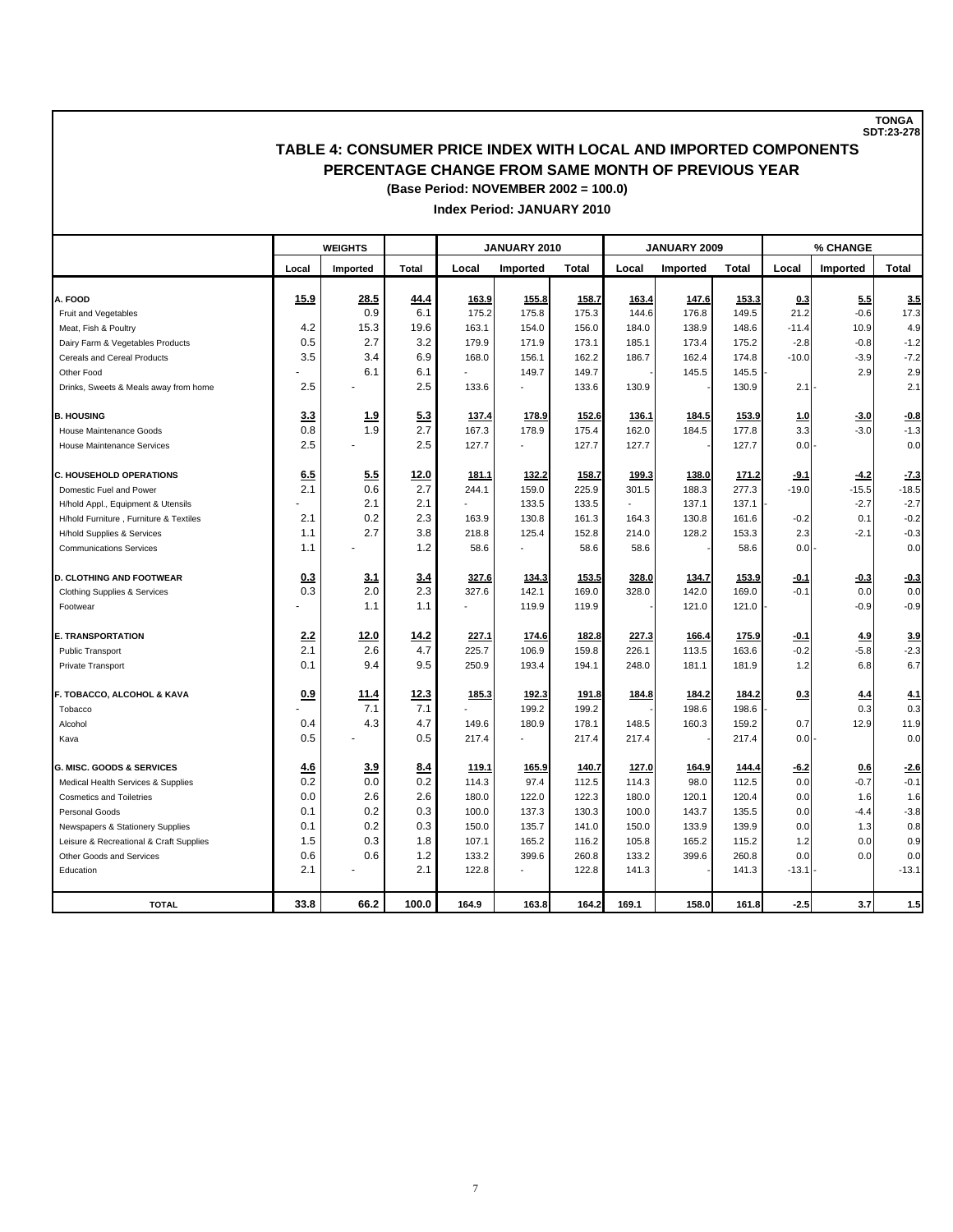#### **TABLE 5 : CONSUMER PRICE INDEX GROUPS AND SUBGROUPS - INDEX NUMBERS (Base Period: NOVEMBER 2002 = 100.0) Index Period : JANUARY 2010**

| <b>Group or Subgroup</b>                | Annual |        |        |          |          |        |         |         |        |         |        |               |               |               |
|-----------------------------------------|--------|--------|--------|----------|----------|--------|---------|---------|--------|---------|--------|---------------|---------------|---------------|
|                                         | 2007   | Jan 09 | Feb 09 | March 09 | April 09 | May 09 | June 09 | July 09 | Aug 09 | Sept 09 | Oct 09 | <b>Nov 09</b> | <b>Dec 09</b> | <b>Jan 10</b> |
|                                         |        |        |        |          |          |        |         |         |        |         |        |               |               |               |
| A.FOOD GROUP                            | 138.0  | 153.3  | 154.9  | 156.2    | 155.5    | 161.1  | 160.5   | 159.3   | 164.0  | 169.8   | 161.7  | 160.0         | 159.5         | 158.7         |
| Fruit and Vegetables                    | 148.8  | 149.5  | 171.7  | 190.1    | 176.6    | 192.5  | 157.8   | 157.6   | 183.6  | 186.0   | 162.6  | 172.4         | 177.9         | 175.3         |
| Meats, Fish & Poultry                   | 134.9  | 148.6  | 144.7  | 145.6    | 148.2    | 155.1  | 164.3   | 162.4   | 165.5  | 177.8   | 165.7  | 159.6         | 157.4         | 156.0         |
| Dairy Farm & Vegetable Products         | 140.0  | 175.2  | 174.6  | 174.3    | 173.9    | 176.5  | 176.6   | 175.2   | 173.3  | 172.5   | 176.7  | 177.1         | 177.1         | 173.1         |
| <b>Cereals and Cereal Products</b>      | 135.1  | 174.8  | 176.3  | 164.2    | 162.7    | 163.2  | 163.5   | 162.7   | 163.5  | 164.3   | 164.9  | 164.1         | 163.5         | 162.2         |
| Other Food                              | 134.7  | 145.5  | 145.9  | 147.9    | 149.9    | 151.1  | 151.2   | 150.0   | 148.1  | 148.1   | 148.6  | 147.1         | 145.5         | 149.7         |
| Drinks, Sweets & Meals away from home   | 148.9  | 130.9  | 130.9  | 131.3    | 131.3    | 131.3  | 131.3   | 132.9   | 132.9  | 132.9   | 132.4  | 132.4         | 132.4         | 133.6         |
| <b>B.HOUSING GROUP</b>                  | 143.1  | 153.9  | 153.9  | 153.9    | 154.0    | 154.0  | 154.0   | 154.1   | 154.1  | 154.1   | 154.0  | 154.0         | 152.4         | 152.6         |
| <b>House Maintenance Goods</b>          | 157.1  | 177.8  | 177.8  | 177.8    | 178.0    | 178.0  | 178.0   | 178.3   | 178.3  | 178.3   | 178.1  | 178.1         | 175.0         | 175.4         |
| <b>House Maintenance Services</b>       | 127.8  | 127.7  | 127.7  | 127.7    | 127.7    | 127.7  | 127.7   | 127.7   | 127.7  | 127.7   | 127.7  | 127.7         | 127.7         | 127.7         |
| <b>C.HOUSEHOLD OPERATION GROUP</b>      | 153.3  | 171.2  | 171.0  | 169.0    | 153.5    | 153.5  | 153.5   | 153.8   | 153.7  | 153.7   | 158.8  | 158.8         | 158.9         | 158.7         |
| Domestic Fuel and Power                 | 182.8  | 277.3  | 276.7  | 269.2    | 200.7    | 200.5  | 201.0   | 201.5   | 201.2  | 201.8   | 224.9  | 224.9         | 225.4         | 225.9         |
| H/hold Appl., Equipment & Utensils      | 148.3  | 137.1  | 137.3  | 137.3    | 137.3    | 137.3  | 137.3   | 137.3   | 137.7  | 137.7   | 136.0  | 136.0         | 136.0         | 133.5         |
| Household Furni., Furn. & Textiles      | 192.4  | 161.6  | 161.6  | 161.6    | 161.6    | 161.6  | 161.6   | 161.6   | 161.3  | 161.3   | 161.3  | 161.3         | 161.3         | 161.3         |
| H/hold Supplies & Services              | 138.2  | 153.3  | 153.3  | 152.2    | 152.4    | 152.3  | 152.0   | 152.6   | 152.5  | 152.1   | 152.5  | 152.5         | 152.5         | 152.8         |
| <b>Communications Services</b>          | 63.6   | 58.6   | 58.6   | 58.6     | 58.6     | 58.6   | 58.6    | 58.6    | 58.6   | 58.6    | 58.6   | 58.6          | 58.6          | 58.6          |
| <b>D.CLOTHING AND FOOTWEAR GROUP</b>    | 137.6  | 153.9  | 154.1  | 154.1    | 155.6    | 155.6  | 155.6   | 155.8   | 155.8  | 155.8   | 154.8  | 154.8         | 154.8         | 153.5         |
| Clothing Supplies & Services            | 147.6  | 169.0  | 169.4  | 169.4    | 168.7    | 168.7  | 168.7   | 168.7   | 168.7  | 168.7   | 170.3  | 170.3         | 170.3         | 169.0         |
| Footwear                                | 115.8  | 121.0  | 121.0  | 121.0    | 127.2    | 127.2  | 127.2   | 127.9   | 127.9  | 127.9   | 121.3  | 121.4         | 121.4         | 119.9         |
| <b>E.TRANSPORTATION GROUP</b>           | 166.4  | 175.9  | 167.3  | 172.5    | 173.9    | 174.5  | 176.4   | 180.3   | 185.6  | 184.8   | 180.2  | 180.7         | 183.2         | 182.8         |
| <b>Public Transportation</b>            | 144.4  | 163.6  | 161.7  | 161.7    | 161.9    | 161.9  | 161.9   | 161.9   | 160.3  | 160.3   | 160.3  | 160.3         | 160.3         | 159.8         |
| <b>Private Transportation</b>           | 177.2  | 181.9  | 170.0  | 177.9    | 179.8    | 180.8  | 183.5   | 189.4   | 198.1  | 196.8   | 190.0  | 190.8         | 194.4         | 194.1         |
| F.TOBACCO, ALCOHOL & KAVA GROUP         | 161.9  | 184.2  | 185.2  | 185.9    | 187.6    | 187.6  | 186.4   | 185.5   | 182.4  | 182.3   | 180.2  | 178.3         | 179.5         | 191.8         |
| Tobacco                                 | 167.8  | 198.6  | 200.4  | 201.5    | 204.7    | 204.7  | 202.6   | 201.0   | 195.5  | 195.4   | 191.8  | 188.5         | 190.6         | 199.2         |
| Alcohol                                 | 149.5  | 159.2  | 159.2  | 159.2    | 158.9    | 158.9  | 158.9   | 159.0   | 159.0  | 159.0   | 159.0  | 159.0         | 159.0         | 178.1         |
| Kava                                    | 198.0  | 217.4  | 217.4  | 217.4    | 217.4    | 217.4  | 217.4   | 217.4   | 217.4  | 217.4   | 217.4  | 217.4         | 217.4         | 217.4         |
| <b>G. MISC. GOODS &amp; SERVICES</b>    | 132.9  | 144.4  | 144.4  | 144.4    | 148.8    | 148.8  | 148.8   | 149.5   | 150.1  | 150.0   | 149.3  | 149.3         | 149.3         | 140.7         |
| Medical Health Services & Supplies      | 114.2  | 112.5  | 112.5  | 112.5    | 112.5    | 112.5  | 112.5   | 112.5   | 112.5  | 112.5   | 112.5  | 112.5         | 112.5         | 112.5         |
| <b>Cosmetics and Toiletries</b>         | 125.1  | 120.4  | 120.4  | 120.1    | 120.6    | 120.6  | 120.8   | 122.7   | 122.8  | 122.8   | 120.7  | 120.7         | 120.7         | 122.3         |
| Personal Goods                          | 128.9  | 135.5  | 135.5  | 137.0    | 138.7    | 138.7  | 138.7   | 140.2   | 140.9  | 138.4   | 136.7  | 136.7         | 136.7         | 130.3         |
| Newspapers & Stationery Supplies        | 133.0  | 139.9  | 139.9  | 139.9    | 139.9    | 139.9  | 139.9   | 139.9   | 139.9  | 139.9   | 139.9  | 139.9         | 139.9         | 141.0         |
| Leisure & Recreational & Craft Supplies | 124.7  | 115.2  | 115.2  | 115.2    | 115.2    | 115.2  | 115.2   | 115.1   | 117.7  | 117.7   | 117.7  | 117.7         | 117.7         | 116.2         |
| Other Goods and Services                | 191.6  | 260.8  | 260.8  | 260.8    | 260.8    | 260.8  | 260.8   | 260.8   | 260.8  | 260.8   | 260.8  | 260.8         | 260.8         | 260.8         |
| Education                               | 119.9  | 141.3  | 141.3  | 141.3    | 158.5    | 158.5  | 158.5   | 158.5   | 158.5  | 158.5   | 158.5  | 158.5         | 158.5         | 122.8         |
| <b>ALL GROUPS</b>                       | 146.6  | 161.8  | 161.4  | 162.5    | 161.2    | 163.8  | 163.6   | 163.6   | 166.1  | 168.5   | 164.6  | 163.7         | 163.8         | 164.2         |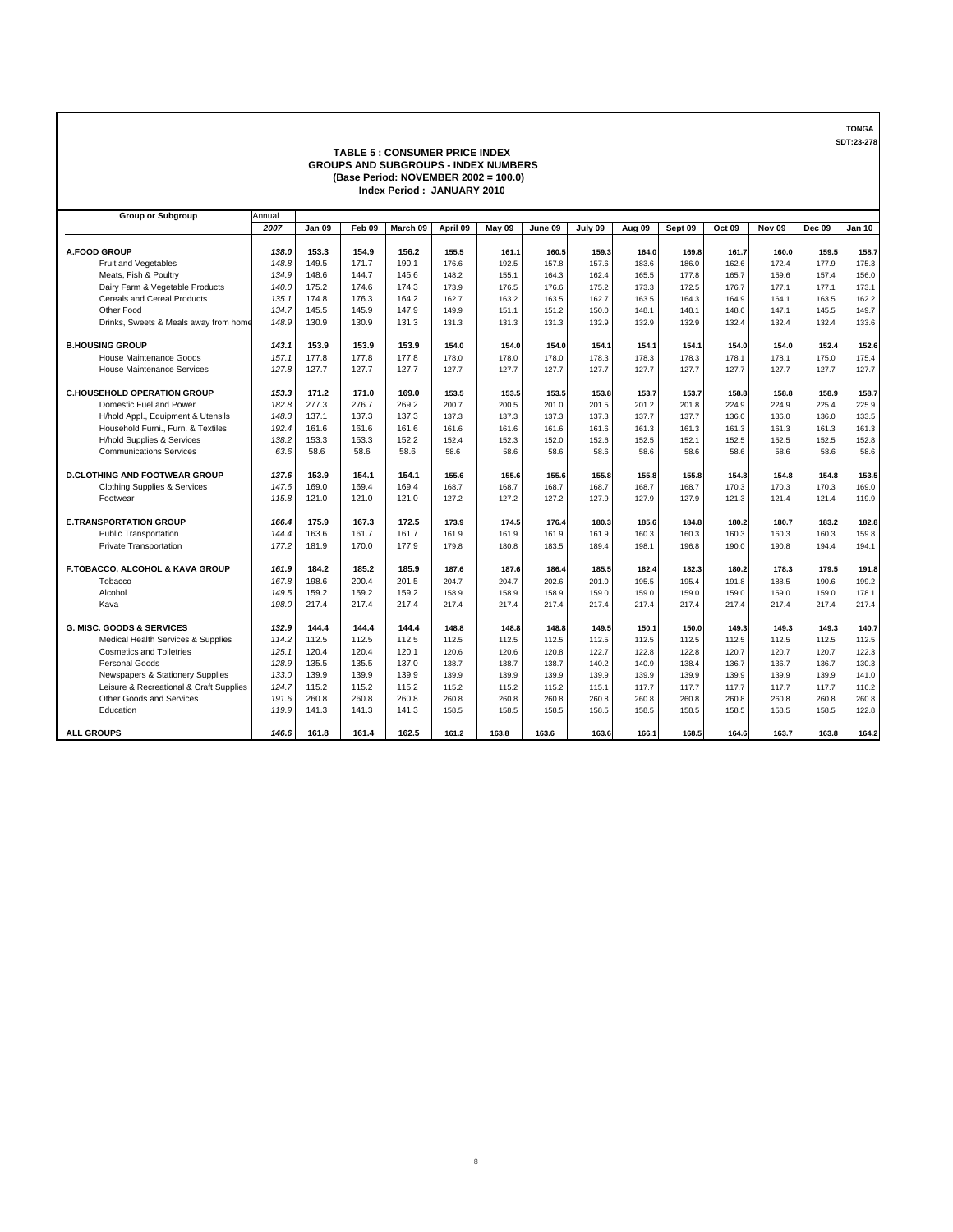|                | Table 6: MONTHLY AVERAGE PRICE OF<br><b>SELECTED LOCAL ITEMS</b> |                 |        |        |        |          |        |         |         |        |         |        |        |        | <b>TONGA</b><br>SDT:23-278 |
|----------------|------------------------------------------------------------------|-----------------|--------|--------|--------|----------|--------|---------|---------|--------|---------|--------|--------|--------|----------------------------|
|                |                                                                  | Unit            | Jan 09 | Feb 09 | Mar 09 | April 09 | May 09 | June 09 | July 09 | Aug 09 | Sept 09 | Oct 09 | Nov 09 | Dec 09 | Jan 10                     |
|                | <b>ROOT CROPS</b>                                                |                 |        |        |        |          |        |         |         |        |         |        |        |        |                            |
| $\mathbf{1}$   | Talo Futuna                                                      | $1$ kg          | 0.62   | 0.60   | 0.65   | 0.67     | 0.91   | 0.80    | 0.88    | 1.08   | 1.05    | 0.94   | 0.94   | 1.04   | 1.15                       |
| $\overline{2}$ | Talo Tonga                                                       | 1kg             | 0.84   | 0.88   | 0.73   | 0.80     | 1.18   | 1.03    | 1.24    | 1.32   | 1.45    | 1.17   | 1.08   | 1.33   | 1.38                       |
| 3              | Manioke                                                          | 1 <sub>kg</sub> | 0.52   | 0.55   | 0.53   | 0.51     | 0.55   | 0.55    | 0.55    | 0.67   | 0.88    | 0.90   | 1.23   | 1.11   | 0.87                       |
| $\overline{4}$ | Kumala                                                           | 1 <sub>kg</sub> | 0.86   | 0.65   | 0.56   | 0.66     | 0.73   | 0.81    | 1.30    | 1.24   | 1.19    | 1.32   | 1.27   | 1.17   | 1.16                       |
| 5              | Yams (early)                                                     | 1 kg            | 2.89   | 2.76   | 2.23   | 2.38     | 2.19   | 2.71    | 3.59    | 3.80   | 3.83    | 3.99   | 3.91   | 3.96   | 3.92                       |
| 6              | Yams (late)                                                      | 1 <sub>kg</sub> | 1.41   | 1.67   | 1.59   | 1.45     | 2.08   | 2.22    | 1.71    | 2.14   | 2.29    | 2.11   | 1.98   | 1.98   | 1.98                       |
|                | <b>VEGETABLES</b>                                                |                 |        |        |        |          |        |         |         |        |         |        |        |        |                            |
| $\mathbf{1}$   | Lu                                                               | 1 <sub>kg</sub> | 3.67   | 2.99   | 3.87   | 2.88     | 3.14   | 1.91    | 2.51    | 2.36   | 2.68    | 2.68   | 5.88   | 7.03   | 5.15                       |
| $\overline{2}$ | Pele                                                             | 1 <sub>kg</sub> | 1.35   | 1.38   | 1.36   | 1.88     | 2.20   | 2.65    | 2.38    | 2.63   | 2.62    | 2.16   | 2.10   | 2.00   | 1.85                       |
| 3              | Tomatoes                                                         | 1 kg            | 5.23   | 9.86   | 12.97  | 10.57    | 11.61  | 3.92    | 2.63    | 2.10   | 2.15    | 1.70   | 1.28   | 1.29   | 1.03                       |
| 4              | H/Cabbage                                                        | 1 kg            | 2.75   | 5.74   | 5.90   | 6.31     | 3.99   | 1.54    | 1.49    | 1.85   | 1.22    | 0.69   | 0.88   | 1.64   | 1.78                       |
| 5              | Plantain                                                         | 1 <sub>kg</sub> | 1.01   | 0.97   | 0.81   | 0.83     | 1.19   | 0.93    | 0.85    | 1.34   | 1.80    | 1.70   | 1.52   | 1.87   | 1.36                       |
| 6              | <b>Breadfruit</b>                                                | 1 <sub>kg</sub> | 0.55   | 0.50   | 0.55   | 0.54     | 0.75   | 0.59    | 0.63    | 0.85   | 0.86    | 0.84   | 0.78   | 0.78   | 1.04                       |
| $\overline{7}$ | Carrots                                                          | $1$ kg          | 3.84   | 5.59   | 8.10   | 8.92     | 10.42  | 5.52    | 3.55    | 3.14   | 2.51    | 2.16   | 1.71   | 2.82   | 1.92                       |
| 8              | Capsicum                                                         | 1 <sub>kg</sub> | 11.93  | 17.10  | 13.60  | 13.89    | 21.53  | 11.78   | 8.57    | 6.60   | 6.69    | 7.48   | 5.44   | 8.24   | 5.98                       |
|                | <b>FRUITS AND NUTS</b>                                           |                 |        |        |        |          |        |         |         |        |         |        |        |        |                            |
| $\mathbf{1}$   | Bananas ripe                                                     | 1 <sub>kg</sub> | 1.80   | 1.88   | 1.92   | 1.93     | 2.43   | 3.76    | 4.13    | 4.99   | 4.64    | 3.81   | 3.65   | 2.58   | 3.21                       |
| $\overline{2}$ | Watermelon                                                       | $1$ kg          | 0.74   | 1.09   | 1.37   | 1.30     | 0.86   | 1.00    | 1.06    | 1.75   | 1.62    | 0.87   | 0.99   | 0.73   | 1.24                       |
| 3              | Pineapple                                                        | 1 <sub>kg</sub> | 5.34   | 5.36   | 4.86   | 4.38     | 6.84   | 6.48    | 4.95    | 6.88   | 7.99    | 4.79   | 3.24   | 5.48   | 3.49                       |
| 4              | Pawpaw                                                           | 1 <sub>kg</sub> | 1.47   | 1.24   | 1.66   | 1.89     | 3.13   | 2.57    | 3.08    | 3.64   | 3.29    | 4.65   | 3.18   | 2.91   | 2.06                       |
| 5              | Coconut (dry)                                                    | 1 <sub>kg</sub> | 0.34   | 0.29   | 0.35   | 0.32     | 0.29   | 0.33    | 0.32    | 0.30   | 0.31    | 0.31   | 0.39   | 0.42   | 0.41                       |
| 6              | Coconut (green)                                                  | 1 <sub>kg</sub> | 0.53   | 0.52   | 0.54   | 0.54     | 0.58   | 0.65    | 0.60    | 0.55   | 0.57    | 0.58   | 0.52   | 0.68   | 0.63                       |
| $\overline{7}$ | Peanuts                                                          | 1 kg            | 18.93  | 19.79  | 20.00  | 18.97    | 29.00  | 25.42   | 23.41   | 31.46  | 25.40   | 22.74  | 22.62  | 19.30  | 27.30                      |
|                | <b>MARINE AND ANIMAL PRODUCTS</b>                                |                 |        |        |        |          |        |         |         |        |         |        |        |        |                            |
| $\mathbf{1}$   | Sausages                                                         | 1 <sub>kg</sub> | 8.83   | 8.83   | 8.83   | 8.83     | 8.83   | 8.90    | 8.90    | 8.83   | 8.90    | 8.90   | 8.90   | 8.90   | 8.90                       |
| $\overline{2}$ | Eggs                                                             | 1doz            | 0.57   | 0.57   | 0.53   | 0.52     | 0.53   | 0.57    | 0.60    | 0.52   | 0.50    | 0.53   | 0.53   | 0.53   | 0.50                       |
| 3              | Tuna                                                             | 1 <sub>kg</sub> | 8.00   | 8.00   | 8.00   | 8.00     | 8.00   | 10.00   | 10.00   | 9.50   | 9.67    | 12.00  | 10.00  | 8.67   | 8.00                       |
| 4              | Octopus                                                          | 1 <sub>kg</sub> | 25.83  | 14.97  | 15.26  | 15.10    | 15.73  | 16.53   | 12.34   | 8.26   | 10.67   | 8.30   | 13.89  | 17.78  | 14.94                      |
| 5              | Cockles (to'o)                                                   | $1$ kg          | 3.78   | 2.46   | 2.93   | 2.32     | 3.76   | 6.25    | 5.89    | 5.67   | 6.97    | 4.94   | 4.86   | 3.75   | 2.96                       |
| 6              | Lobsters                                                         | 1 <sub>kg</sub> | 17.86  | 16.28  | 14.76  | 8.57     | 16.65  | 25.00   | 25.00   | 25.00  | 22.22   | 19.44  | 19.44  | 19.44  | 15.94                      |
| $\overline{7}$ | Stringed fish (Mixed)                                            | 1 <sub>ka</sub> | 9.25   | 6.65   | 6.79   | 7.53     | 8.85   | 10.41   | 10.19   | 10.30  | 12.32   | 8.43   | 8.09   | 8.48   | 6.56                       |
|                | Kava Tonga                                                       | 100a            | 5.00   | 5.00   | 5.00   | 5.00     | 5.00   | 5.00    | 5.00    | 5.00   | 5.00    | 5.00   | 5.00   | 5.00   | 5.00                       |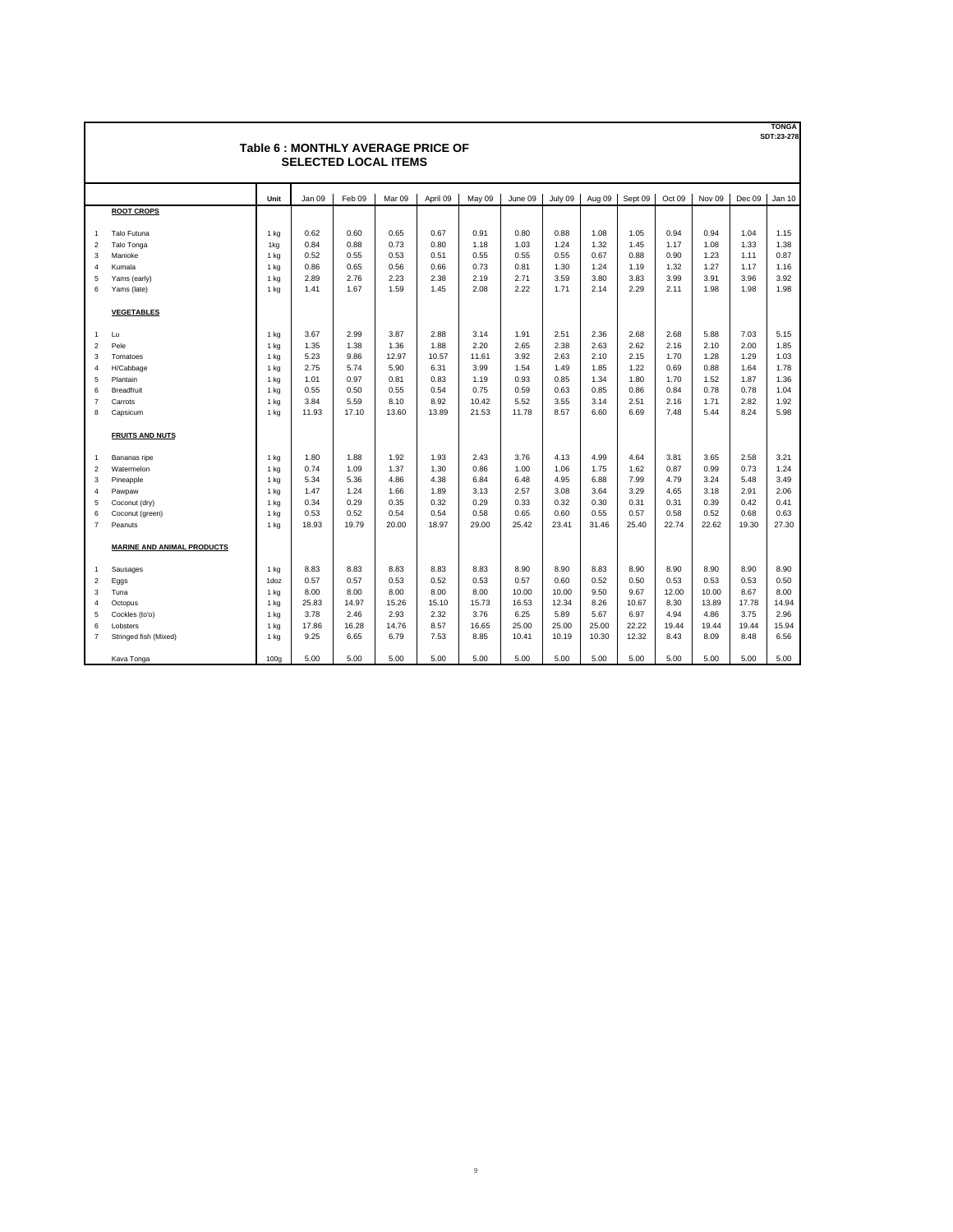## **Table 7: MONTHLY AVERAGE PRICE OF SELECTED IMPORTED ITEMS**

|                                | Unit   | <b>Jan 09</b> | Feb 09 | Mar 09 | April 09 |       | May 09 June 09 | July 09 | Aug 09 | Sept 09 | <b>Oct 09</b> | <b>Nov 09</b> | <b>Dec 09</b> | <b>Jan 10</b> |
|--------------------------------|--------|---------------|--------|--------|----------|-------|----------------|---------|--------|---------|---------------|---------------|---------------|---------------|
| <b>FOOD GROUP</b>              |        |               |        |        |          |       |                |         |        |         |               |               |               |               |
| <b>Fruits and Vegetables</b>   |        |               |        |        |          |       |                |         |        |         |               |               |               |               |
| Potatoes                       | kg     | 3.04          | 3.04   | 3.04   | 2.84     | 2.51  | 2.50           | 2.50    | 2.91   | 2.76    | 2.40          | 2.37          | 2.19          | 2.15          |
| Onions                         | kg     | 3.05          | 3.05   | 3.23   | 2.45     | 2.46  | 2.36           | 2.50    | 2.57   | 2.57    | 2.49          | 2.49          | 2.31          | 2.56          |
| Apples                         | kg     | 10.50         | 10.50  | 11.78  | 11.78    | 11.78 | 11.25          | 11.93   | 11.23  | 11.93   | 11.93         | 12.93         | 13.38         | 12.40         |
| Oranges                        | kg     | 10.03         | 10.03  | 12.45  | 13.68    | 13.68 | 14.65          | 14.63   | 14.48  | 14.48   | 14.48         | 14.65         | 12.36         | 11.50         |
| <b>Meats, Fish and Poultry</b> |        |               |        |        |          |       |                |         |        |         |               |               |               |               |
| <b>Mutton Flaps</b>            | kg     | 6.71          | 7.04   | 7.20   | 7.52     | 7.67  | 7.83           | 7.91    | 8.43   | 9.66    | 9.20          | 8.49          | 8.22          | 8.49          |
| Chicken pieces                 | kg     | 4.61          | 4.41   | 4.31   | 4.20     | 4.38  | 4.39           | 4.30    | 4.15   | 3.97    | 3.98          | 3.60          | 3.56          | 3.78          |
| <b>Other Food</b>              |        |               |        |        |          |       |                |         |        |         |               |               |               |               |
| Flour                          | kg     | 2.31          | 2.29   | 2.18   | 2.17     | 2.18  | 2.18           | 2.18    | 2.09   | 2.13    | 2.13          | 2.10          | 2.09          | 2.07          |
| Sugar                          | kg     | 1.82          | 1.85   | 1.90   | 1.94     | 1.99  | 1.99           | 1.94    | 1.89   | 1.89    | 1.88          | 1.82          | 1.75          | 1.85          |
| <b>HOUSING GROUP</b>           |        |               |        |        |          |       |                |         |        |         |               |               |               |               |
| <b>House Maintenance Goods</b> |        |               |        |        |          |       |                |         |        |         |               |               |               |               |
| <b>Reinforcing Steel</b>       | each   | 25.30         | 25.30  | 25.30  | 25.30    | 25.30 | 25.30          | 25.30   | 25.30  | 25.30   | 25.30         | 25.30         | 25.30         | 25.30         |
| Corrugated Iron                | 1'     | 6.41          | 6.41   | 6.41   | 6.41     | 6.41  | 6.41           | 6.41    | 6.41   | 6.41    | 6.41          | 6.41          | 5.91          | 5.91          |
| TOBACCO, ALCOHOL AND KAVA      |        |               |        |        |          |       |                |         |        |         |               |               |               |               |
| Tobacco                        |        |               |        |        |          |       |                |         |        |         |               |               |               |               |
| <b>Winfield Blue</b>           | packet | 9.93          | 10.10  | 10.33  | 10.56    | 10.56 | 10.39          | 9.96    | 9.65   | 9.42    | 9.18          | 8.88          | 9.17          | 9.71          |
| Port Royal Tobacco             | packet | 12.79         | 12.89  | 12.89  | 13.01    | 13.01 | 13.16          | 13.24   | 13.24  | 13.58   | 13.65         | 13.55         | 13.55         | 13.78         |
| <b>TRANSPORTATION GROUP</b>    |        |               |        |        |          |       |                |         |        |         |               |               |               |               |
|                                |        |               |        |        |          |       |                |         |        |         |               |               |               |               |
| <b>Private Transportation</b>  |        |               |        |        |          |       |                |         |        |         |               |               |               |               |
| Petrol                         | litre  | 2.10          | 1.89   | 2.07   | 2.12     | 2.16  | 2.20           | 2.31    | 2.45   | 2.43    | 2.30          | 2.31          | 2.37          | 2.37          |
| Diesel                         | litre  | 2.47          | 2.22   | 2.21   | 2.17     | 2.10  | 2.16           | 2.24    | 2.43   | 2.38    | 2.29          | 2.34          | 2.41          | 2.38          |
|                                |        |               |        |        |          |       |                |         |        |         |               |               |               |               |